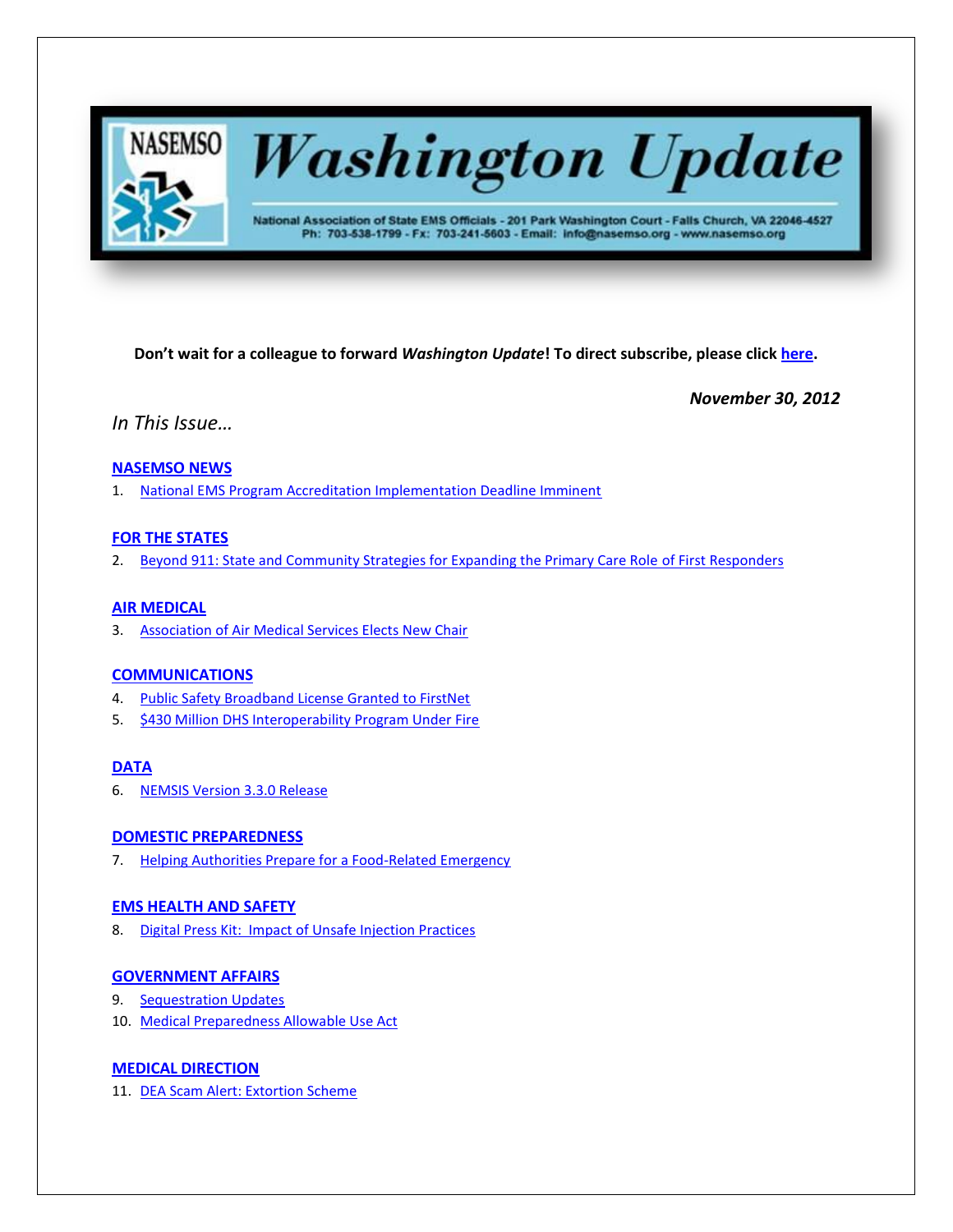12. [Emergency Department Physicians Ineligible for Medicaid Payment Increase](#page-3-5)

# **[PEDIATRIC EMERGENCY CARE](#page-3-6)**

13. [Pediatricians Can Be Key in Improving Rural Emergency Care](#page-3-7)

#### **[FEDERAL PARTNERS](#page-4-0)**

14. [FCC Sets Public Safety Do-Not-Call Registry](#page-4-0)

## **[INDUSTRY NEWS](#page-4-1)**

- 15. [FDA Approves First Seasonal Influenza Vaccine Manufactured Using Cell Culture Technology](#page-4-2)
- 16. [Tissue Plasminogen Activator for Acute Ischemic Stroke](#page-4-3)
- 17. [Paramedic Academic Vacancies in Perth, Western Australia](#page-4-4)

## **[LINKS TO INTERESTING ABSTRACTS OR WEBCASTS](#page-4-5)**

- 18. [Factors Associated with the Interfacility Transfer of the Pediatric Trauma Patient](#page-4-6)
- 19. [BTF to Host the Webcast "Pediatric TBI: Second Edition of the Guidelines and Beyond"](#page-4-7)

## **UPCOMING EVENTS**

### **\*\*[\\*STATEWIDE EMS CONFERENCES\\*](#page-5-0)\*\***

**\*\*[\\*National Conferences and Special Meetings\\*](#page-5-1)\*\***

#### <span id="page-1-0"></span>**1. National EMS Program Accreditation Implementation Deadline Imminent**

<span id="page-1-1"></span>The National Association of State EMS Officials (NASEMSO) reminds states and EMS programs that the Commission on Accreditation of Allied Health Education Programs (CAAHEP) is being inundated with applications for national EMS program accreditation. By the end of December, a program seeking accreditation must have completed their Letter of Review Self Study Report (LSSR) and have a Letter of Review (LoR) *in hand* to comply with the majority of states implementing a requirement for national EMS program accreditation and for their candidates to be eligible for national EMS certification after January 1, 2013. The number of accredited paramedic programs and programs actively engaged in the accreditation process has jumped exponentially to 532. While every effort is being made to accommodate applications received as the deadline nears, programs that wait until the last two weeks of December to submit their LSSR are not guaranteed they will have an LoR in hand on January 1, 2013. The LoR process is a transitional effort that will enable the CAAHEP to accommodate the large volume of last minute applications. After December 31, the LoR process will not be an option for programs seeking to comply with the implementation requirement. Effective January 1, 2013, candidates who enter a non-accredited program will be ineligible for national EMS certification and ineligible for paramedic licensure (or reciprocity) in the majority of states. More information, including the LSSR is available on the CoAEMSP website a[t www.coaemsp.org.](http://www.coaemsp.org/) To check the accreditation or LoR status status of an EMS program, go to [www.caahep.org.](http://www.caahep.org/) The listing will be updated on a daily basis through the end of December. For questions, please contact NASEMSO Program Manager Kathy Robinson [\(Robinson@nasemso.org\)](mailto:Robinson@nasemso.org).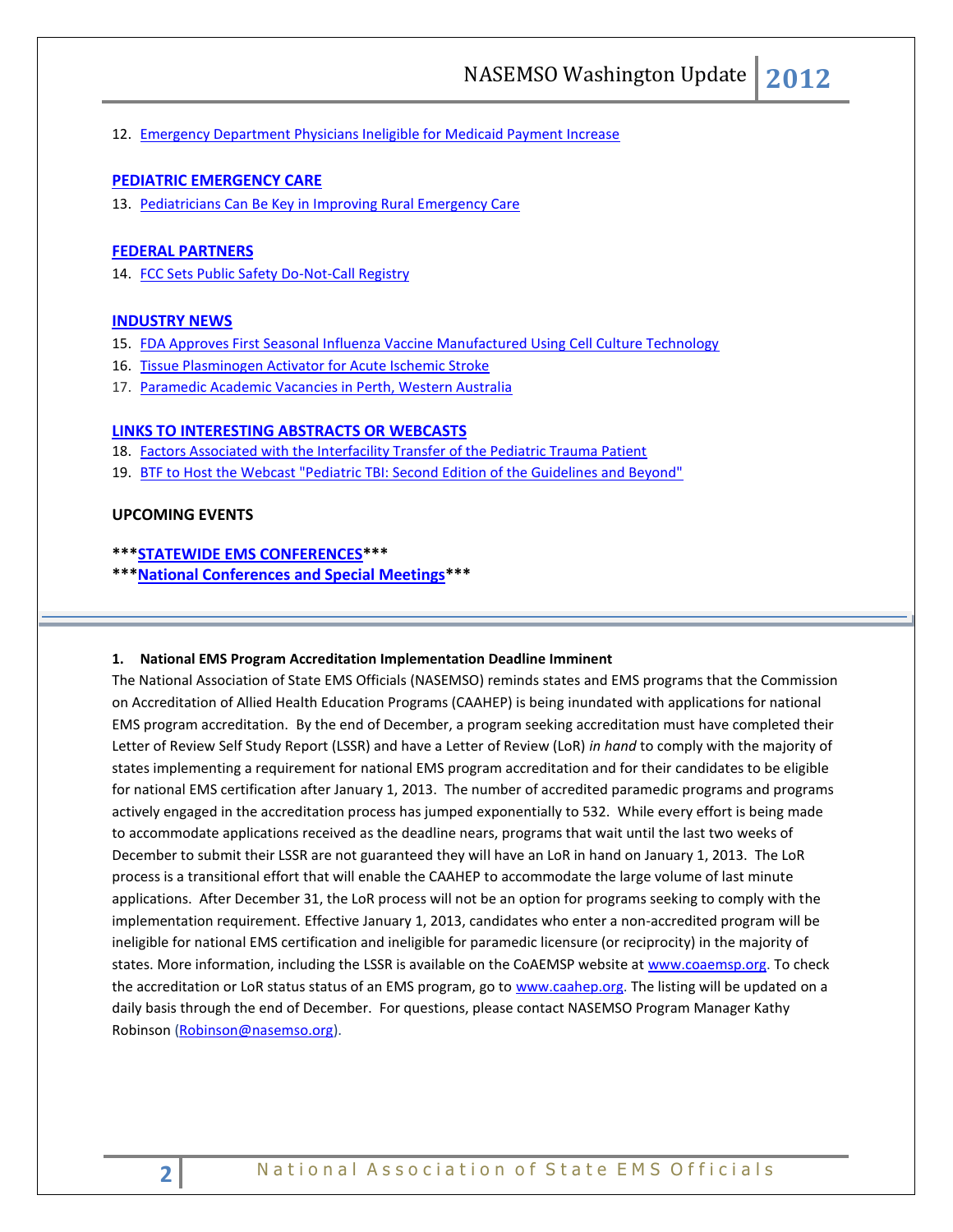## <span id="page-2-0"></span>**2. Beyond 911: State and Community Strategies for Expanding the Primary Care Role of First Responders**

The National Conference of State Legislatures (the national US association of elected State Representatives and Senators) has just published a document titled "Beyond 911: State and Community Strategies for Expanding the Primary Care Role of First Responders" which describes the current status of, and raises items of consideration for, community paramedicine in the United States. The document is available for download by clickin[g here.](http://ircp.info/Portals/22/Downloads/Policy/NCSL%20-%20Beyond%20911%20-%20State%20and%20Community%20Strategies%20for%20Expanding%20the%20Primary%20Care%20Role%20of%20First%20Responders.pdf)

## <span id="page-2-2"></span><span id="page-2-1"></span>**3. Association of Air Medical Services Elects New Chair**

Congratulations to Gerald M. Pagano, who was elected as the new chair of the Association of Air Medical Services (AAMS) at the AAMS Annual Meeting in October. Mr. Pagano will serve a one-year term on the AAMS Board of Directors.

## <span id="page-2-3"></span>**4. Public Safety Broadband License Granted to FirstNet**

On November 15<sup>th</sup>, the FCC granted the public safety broadband license to FirstNet, which includes what used to be referred to as the D Block. The license can be viewed [here.](http://wireless2.fcc.gov/UlsApp/UlsSearch/license.jsp?licKey=3422973) The call sign is WQQE234. Also, the FCC terminated the PSST's [license.](http://wireless2.fcc.gov/UlsApp/UlsSearch/license.jsp?licKey=2969822) 

#### <span id="page-2-4"></span>**5. \$430 Million DHS Interoperability Program Under Fire**

The Department of Homeland Security (DHS) has to date spent \$430 million on a failed effort to develop reliable interoperable communications systems and infrastructure across all of its component agencies, according to an internal audit. In an [audit report](http://www.oig.dhs.gov/assets/Mgmt/2013/OIG_13-06_Nov12.pdf) released on Nov. 2, DHS' Office of the Inspector General (IG) found only one out of 479 radio users was capable of tuning into the common DHS radio channel. And of the 382 radios tested by the IG, only 78 (20 percent) contained all of the correct program settings for the DHS common channel. For more [information…](http://www.hstoday.us/single-article/430-million-dhs-interoperability-program-under-fire/00cd8f88baf7cb297b899934ae404eeb.html)

## <span id="page-2-6"></span><span id="page-2-5"></span>**6. NEMSIS Version 3.3.0 Release**

The NEMSIS TAC, after consultation with the EMS Community, State EMS Data Managers, and EMS Software Development companies, identified a need to make some changes to the V3.2.6 dataset released in June 2012. We determined that if a change was needed it must be made available in November 2012. The new dataset is NEMSIS Version 3.3.0. Originally we expected to release Version 3.2.7; however the change to element structure within the eAirway section necessitated a new numbering change. Please visit the NEMSIS [website](http://www.nemsis.org/) for more information.

#### <span id="page-2-8"></span><span id="page-2-7"></span>**7. Helping Authorities Prepare for a Food-Related Emergency**

FDA has prepared a valuable tool that will help its regulatory and public health partners at the state, local, tribal and territorial levels be prepared for disasters that could compromise the safety of the food supply. The Food Related Emergency Exercise Bundle (FREE-B) is a compilation of scenarios based on both intentional and unintentional food contamination events. These "table top exercises" can help government regulatory and public health agencies assess their food-emergency response protocols and procedures. Additionally, tools, resources and external links are provided within FREE-B to help in response planning. For more information...

## <span id="page-2-10"></span><span id="page-2-9"></span>**8. Digital Press Kit: Impact of Unsafe Injection Practices**

Injection safety is part of the minimum expectation for safe care anywhere healthcare is delivered; yet, CDC has had to investigate numerous outbreaks of life-threatening infections caused by injection errors. Since 2001, at least 150,000 U.S. patients have been negatively impacted by unsafe medical injections. When healthcare providers fail to follow basic infection control practices during injection preparation and administration, patients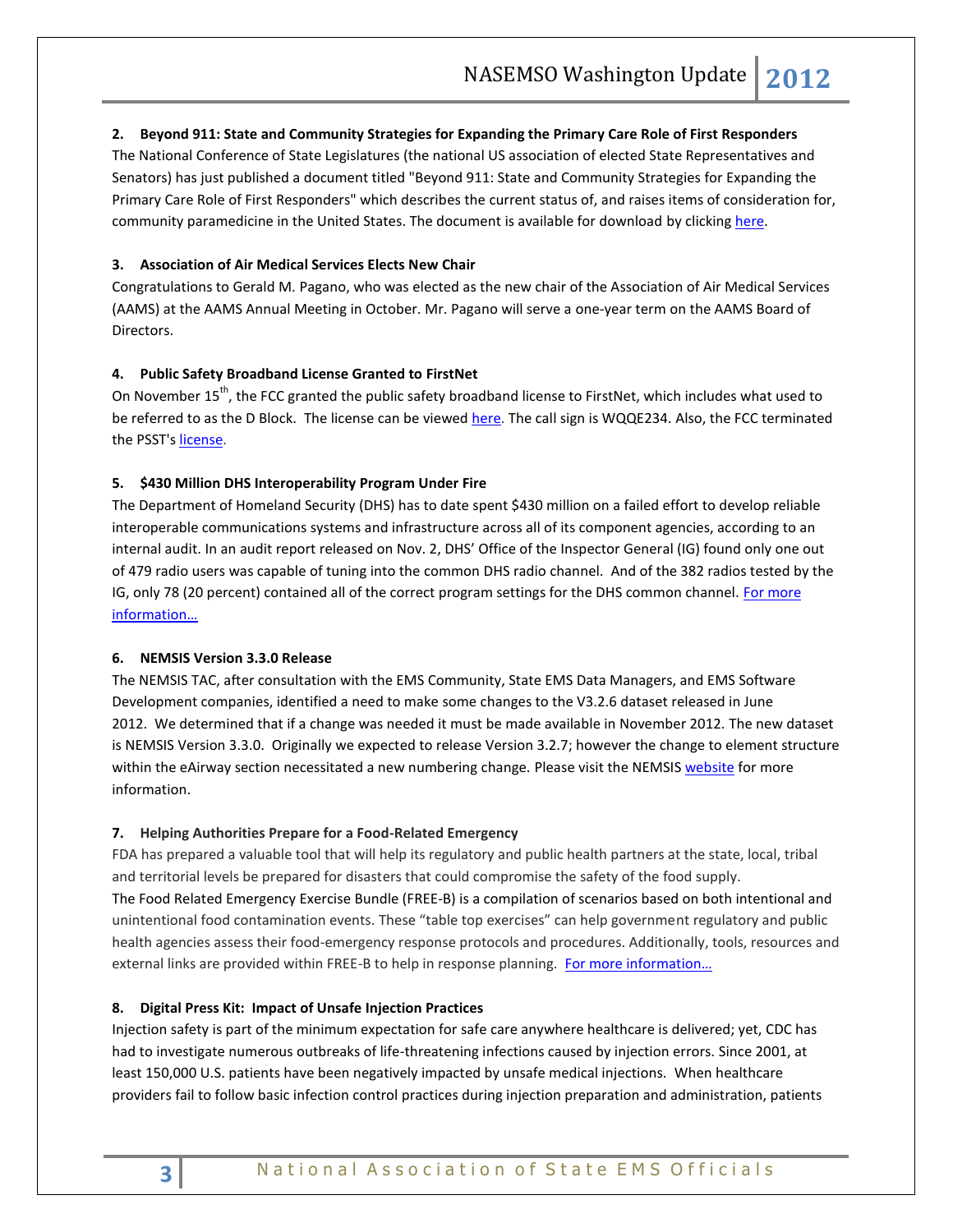can be exposed to life-threatening illnesses such as hepatitis and/or bacterial infections. To assist you in covering this important topic, CDC is releasing a digital press kit about the impact of unsafe injection practices in U.S. healthcare settings. The [digital press kit](http://www.cdc.gov/media/releases/2012/dpk-unsafe-injections.html) includes fact sheets, an infographic, videos and podcasts, and quotes from CDC experts. In addition, to further educate healthcare providers about safe injection practices, CDC is releasing several new educational pieces today. For more information...

## <span id="page-3-1"></span><span id="page-3-0"></span>**9. Sequestration Updates**

As a result of the leadership of the Friends of Maternal and Child Health (MCH) Coalition, Congressional leaders spoke out on November 28<sup>th</sup> about the negative effects sequestration will have on MCH programs. Clic[k here](http://www.c-spanvideo.org/program/HouseSessionPartTwo2) to view the segment and fast-forward to the time 1:32:50 to view Rep. Schakowsky and other member's statements. This is the culmination of work completed by the Association of Maternal and Child Health Programs (AMCHP), American Academy on Pediatrics (AAP), March of Dimes and the National WIC Association. The AMCHP is currently working to get Senators on the floor as well. It is unknown whether or not the cliff or sequestration will be averted, but they continue to advocate for a balanced approach that does not further cut non defense discretionary programs. Click [here](http://www.amchp.org/Policy-Advocacy/Sequestration/Pages/default.aspx) to view AMCHP materials and fact sheets about sequestration.

## <span id="page-3-2"></span>**10. Medical Preparedness Allowable Use Act**

The House has considered [HR 5997, the Medical Preparedness Allowable Use Act,](http://thomas.loc.gov/cgi-bin/bdquery/z?d112:HR5997:/) under suspension of the rules. The bill would authorize use of certain homeland security grants for medical preparedness for first responders, their families, and immediate victims of chemical or biological event.

## <span id="page-3-4"></span><span id="page-3-3"></span>**11. DEA Scam Alert: Extortion Scheme**

The Drug Enforcement Administration (DEA) continues to warn the public about criminals posing as DEA special agents or other law enforcement personnel. This criminal activity continues to occur, despite significant public attention to the illicit scheme. DEA offices nationwide regularly receive telephone calls from concerned citizens who are the victims of this extortion effort. For more information...

#### <span id="page-3-5"></span>**12. Emergency Department Physicians Ineligible for Medicaid Payment Increase**

The Department of Health and Human Services has ruled that since emergency department physicians do not meet a specified standard for providing primary care, they will not receive a Medicaid reimbursement rate increase scheduled to go into effect on January 1. The payment hike was authorized under the Patient Protection and Affordable Care Act, which also specified the physicians eligible to receive it: family doctors, internists, and pediatricians, including pediatric subspecialists. As reported by Kaiser Health News, this payment provision is intended to ensure that primary care providers receive the same reimbursement rate for treating Medicaid patients as they do Medicare patients. [For more information](http://capsules.kaiserhealthnews.org/index.php/2012/11/obgyns-and-er-docs-excluded-from-health-laws-medicaid-pay-hike/)...

### <span id="page-3-7"></span><span id="page-3-6"></span>**13. Pediatricians Can Be Key in Improving Rural Emergency Care**

Pediatricians can play a valuable role in ensuring that children living in rural communities have access to highquality and comprehensive emergency care, according to an AAP policy statement, "The Role of the Pediatrician in Rural Emergency Medical Services for Children," published in the November 2012 issue of Pediatrics (published online Oct. 29). Children living in rural communities have unique surgical and medical needs. They have an increased risk of disability and death from injury, trauma and medical disease because of long transport times to care and a lack of optimal, available medical expertise. The policy statement outlines obstacles to care in rural communities and urges pediatricians to help develop community-sensitive strategies to organize regionalized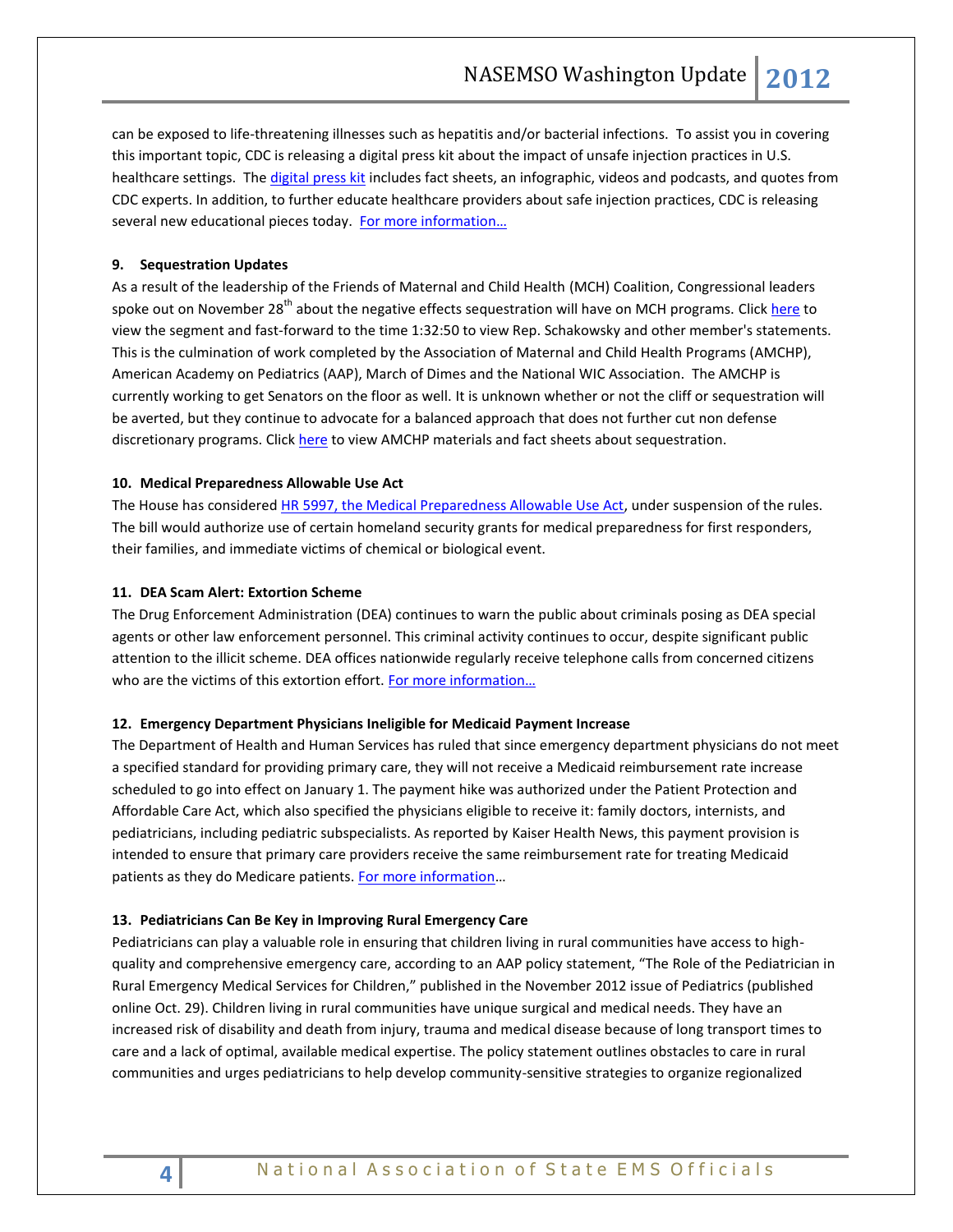pediatric emergency care, using available rural expertise and assets, to optimize outcomes of seriously ill or injured rural children. Clic[k here](http://pediatrics.aappublications.org/content/130/5/978) to read the report.

## <span id="page-4-0"></span>**14. FCC Sets Public Safety Do-Not-Call Registry**

The Federal Communications Commission (FCC) adopts rules to create a Do-Not-Call registry for public safety answering points (PSAPs) as required by the ``Middle Class Tax Relief and Job Creation Act of 2012'' (Tax Relief Act). Specifically, section 6507 of the Tax Relief Act requires the Commission, among other things, to establish a registry that allows PSAPs to register telephone numbers on a Do-Not- Call list and prohibit the use of automatic dialing equipment to contact those numbers. Therefore, the Commission adopts rules necessary for the creation and ongoing management of the Do-Not-Call registry, including requirements for adding PSAP telephone numbers, granting and tracking access by operators of automatic dialing equipment, and protecting the registry from unauthorized disclosure or dissemination of registered numbers. In addition, the Commission adopts specific monetary penalties for unauthorized disclosure or contact of any numbers on the PSAP registry. These provisions are designed to address concerns about the use automatic dialing equipment which can generate large numbers of phone calls in a short period of time, tie up public safety lines, divert critical responder resources away from emergency services, and impede access by the public to emergency lines. For more information...

## <span id="page-4-2"></span><span id="page-4-1"></span>**15. FDA Approves First Seasonal Influenza Vaccine Manufactured Using Cell Culture Technology**

Major news in flu vaccines: the US Food and Drug Administration (FDA) has approved its first cell culture-based seasonal flu vaccine, a step away from the traditional process using chicken egg cultures. The vaccine, created by Novartis, was supported with BARDA funding. Click [here](http://www.fda.gov/NewsEvents/Newsroom/PressAnnouncements/ucm328982.htm) for the FDA announcement.

## <span id="page-4-3"></span>**16. Tissue Plasminogen Activator for Acute Ischemic Stroke**

The National Institute of Neurological Disorders and Stroke rt-PA Stroke Study Group releases article on acute ischemic stroke. Patients treated with t-PA within three hours of ischemic stroke onset were found to be 30% more likely to have minimal to no disability after three months. Before this, strokes had been addressed by prevention, rather than treatment. For more information...

#### <span id="page-4-4"></span>**17. Paramedic Academic Vacancies in Perth, Western Australia**

Edith Cowan University in Perth Western Australia is now advertising for Paramedic academic staff (Senior Lecturers and Professor/Associate Professor in Paramedical Science). Click [here](http://bit.ly/U9kYIr) to read the job announcements.

#### <span id="page-4-6"></span><span id="page-4-5"></span>**18. Factors Associated with the Interfacility Transfer of the Pediatric Trauma Patient**

A [study](http://www.ncbi.nlm.nih.gov/pubmed?term=22929144) published by *Pediatric Emergency Care* aimed to identify prehospital factors associated with the interfacility transfer of pediatric trauma patients from a Level I, II, or III trauma center to a pediatric trauma center after arrival. The retrospective study used 1,673 pediatric patients in the Denver metropolitan area aged 12 years and younger with blunt, penetrating, or thermal injuries. Results found that factors associated with interfacility transfer included younger age, lower Glasgow Coma Scale score (used to assess mental status), presence of burns, non-accidental trauma, falls, other motor vehicle-related incidents, abdominal injury, head/neck injury, limb injury, and multiple injuries. These results could be useful in future development of pediatric trauma triage guidelines by eliminating delay of treatment due to a second transfer.

#### <span id="page-4-7"></span>**19. BTF to Host the Webcast "Pediatric TBI: Second Edition of the Guidelines and Beyond"**

The Brain Trauma Foundation (BTF) will host the webcast Pediatric Traumatic Brain Injury (TBI): Second Edition of [the Guidelines and Beyond](http://us1.campaign-archive2.com/?u=dfb11326be59bc7f155536629&id=ffdc9bd594&e=cd9e07a5b1) from 12:00 pm to 1:00 pm (Eastern) on Wednesday, December 5, 2012. Patrick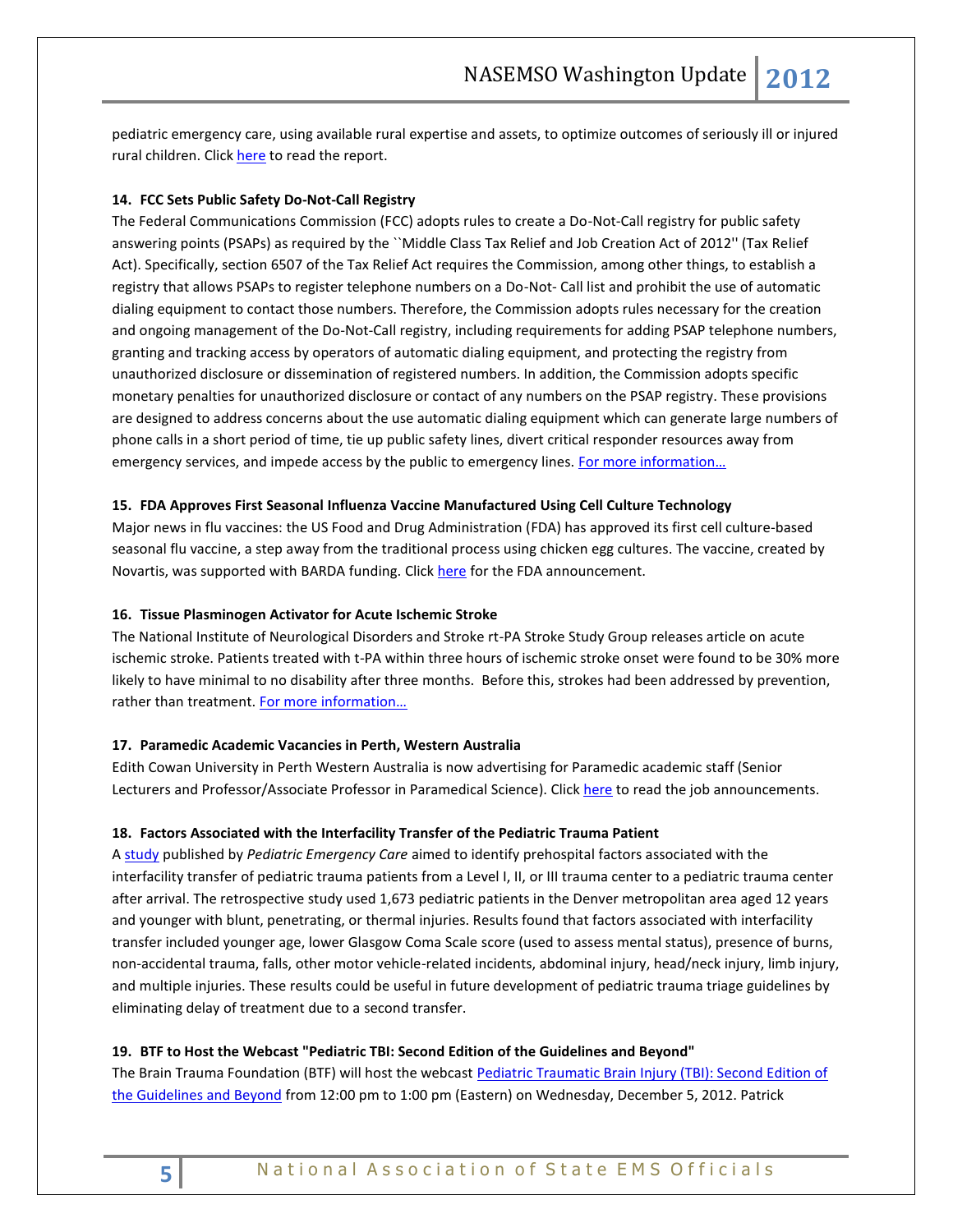Kochanek, MD, professor and vice chairman of Critical Care Medicine and director of the Safar Center for Resuscitation Research at the University of Pittsburgh School of Medicine will lead the webinar presentation. In this presentation, Dr. Kochanek will discuss the second edition of the Pediatric TBI Guidelines document and the approach taken to its formulation. He will also outline a number of the evidence-based changes in the guidelines and will present some additional information on new studies that have been published on pediatric TBI subsequent to the publication of the guidelines.

## **UPCOMING EVENTS**

### <span id="page-5-0"></span>**\*\*\*STATEWIDE EMS CONFERENCES\*\*\***

<span id="page-5-1"></span>None scheduled at this time

## **\*\*\*National Conferences and Special Meetings\*\*\***

\*NAEMSE EMS Instructor Course Level 2. January 4-5, 2013. Kyle, TX. This course will provide educators and program directors with the tools and information needed to further build their leadership skills and better evaluate programs, students, and faculty. [For more information](http://www.naemse.org/instructor-course/)...

\*International Disaster Conference & Expo 2013. January 8-10, 2013. Ernest N. Morial Convention Center, New Orleans, LA. [For more information…](http://www.internationaldisasterconference.com/expo.html)

\*2013 NAEMSP Annual Meeting National Association of EMS Physicians. January 10-12, 2013. Bonita Springs, FL. [For more information…](http://www.naemsp.org/Pages/Annual-Meeting.aspx)

\*NAEMSE EMS Instructor Course Level 1. January 18-21, 2013. Lebanon, TN. This course represents the didactic component and practical application of the education process necessary to become an EMS instructor. Individuals who attend the entire course and pass the post-test will receive a certificate of course completion from NAEMSE with CEUs, which is accredited by the Continuing Education Coordinating Board for Emergency Medical Services (CECBEMS). [For more information…](http://www.naemse.org/instructor-course/)

\*NAEMSE EMS Instructor Course Level 1. February 1-3, 2013. Corpus Christi, TX. This course represents the didactic component and practical application of the education process necessary to become an EMS instructor. Individuals who attend the entire course and pass the post test will receive a certificate of course completion from NAEMSE with CEUs, which is accredited by the CECBEMS.

\*2013 Association of Maternal & Child Health Programs Annual Conference. February 9-12, 2013. Omni Shareham Hotel, Washington, DC. For more information...

\*19th Annual Scientific Assembly. American Academy of Emergency Medicine (AAEM). February 9-13, 2013. Las Vegas, NV. For [more information…](http://www.aaem.org/education/scientific-assembly)

\*Gathering of Eagles. The EMS State of the Sciences Conference. February 22-23, 2013. Dallas, TX. [For more](http://gatheringofeagles.us/)  [information…](http://gatheringofeagles.us/)